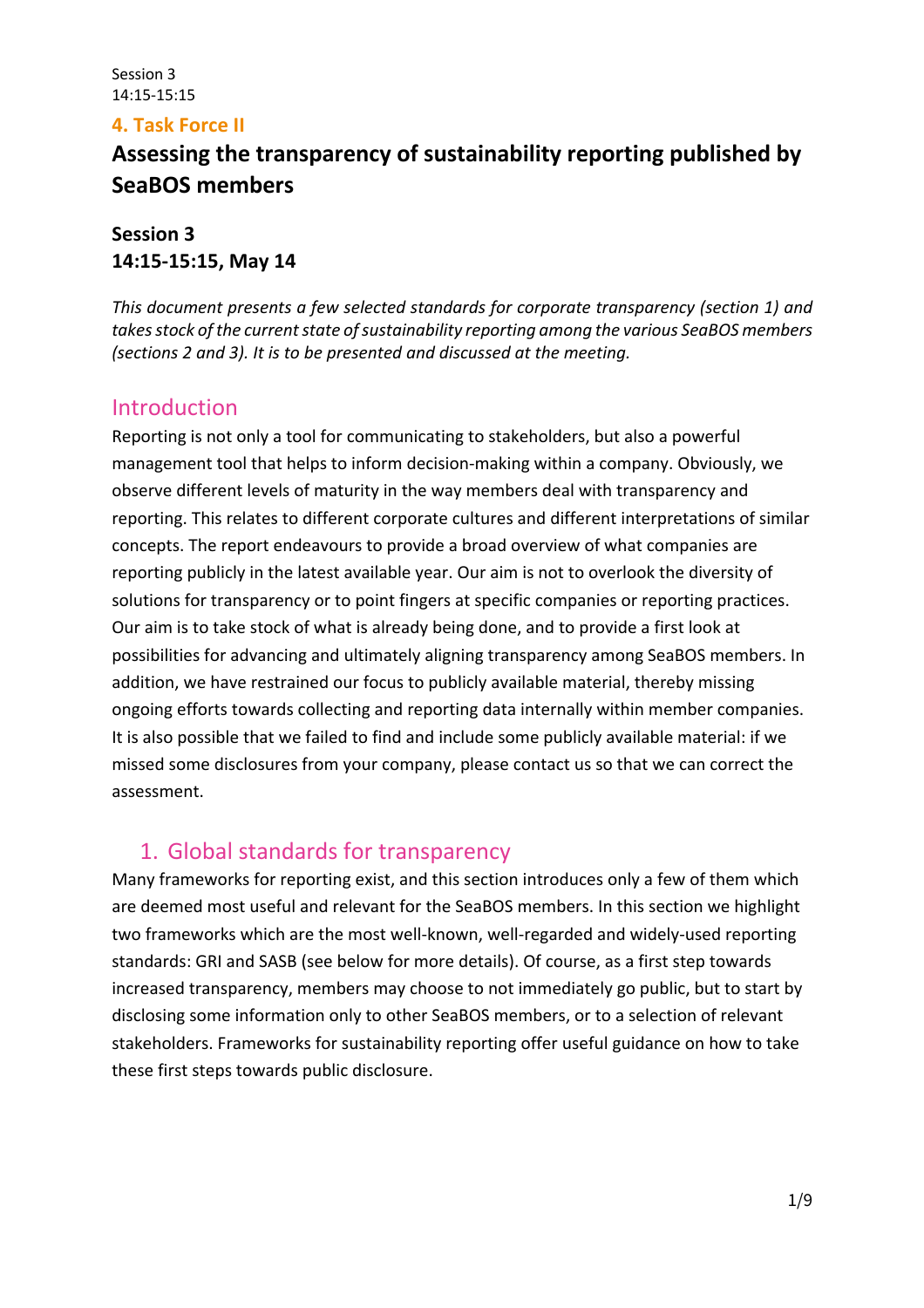#### Session 3 14:15-15:15 **Global Reporting Initiative**

## https://www.globalreporting.org/

*'GRI helps businesses and governments worldwide understand and communicate their impact on critical sustainability issues such as climate change, human rights, governance and social well-being. […] The practice of disclosing sustainability information inspires* 



*accountability, helps identify and manage risks, and enables organizations to seize new opportunities.'*

A globally recognized framework, the 'Sustainability Reporting Standards', is put forth by the Global Reporting Initiative (GRI). Task force II and its industry representatives agree that this is the highest and most widely adopted standard for transparency. We suggest that the GRI should represent our common starting point. It is already used by several of the SeaBOS members. The GRI reporting is tailored to the material issues identified by each company and thus serves to prioritise issues, and also as a management tool. Adopting the GRI standard also allows companies to share the risk of reporting, and knowledge, with other industry members following the same standard. The GRI is currently developing 'Ocean standards' which may be relevant for SeaBOS.

While the GRI Standards deal with reporting to a wide array of stakeholders, including buyers, local communities, consumers, and civil society, other frameworks are targeted toward certain types of stakeholders. Among those, we choose to highlight the standards set by the Sustainability Accounting Standards Board (SASB) framework, which are aimed specifically towards investors.

## **Sustainability Accounting Standards Board**

## https://www.sasb.org/

*'[The SASB] is an independent, private-sector standards setting organization based in San Francisco, California dedicated to enhancing the efficiency of the capital markets by fostering high-quality disclosure of material sustainability information that meets investor needs. The SASB develops* 

*and maintains sustainability accounting standards—for 79 industries in 11 sectors—that help public corporations disclose financially material information to investors in a costeffective and decision-useful format.'*

Another ongoing effort worth mentioning is the **Seafood Stewardship Index**, elaborated by the Index Initiative (https://www.indexinitiative.org/seafood-stewardship-index/). The index will not lead to the creation of another standard for reporting, but will assess the transparency, commitment and performance of the largest seafood companies (including many SeaBOS members) on a biannual basis, based on existing and widely accepted scientific evidence, normative standards, and initiatives in the seafood realm. The SeaBOS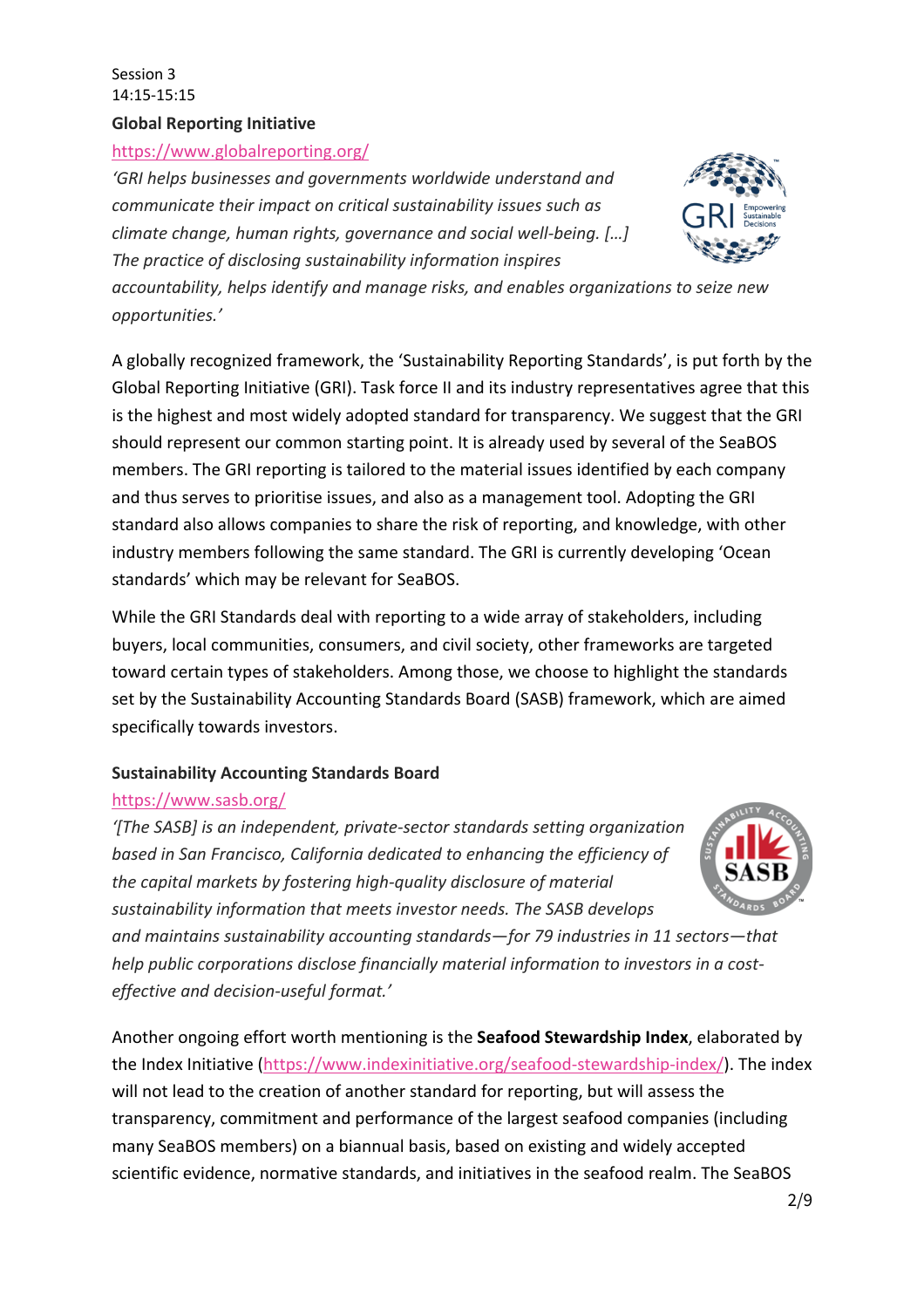interim secretariat (Taskforces II and IV) is in close contact with the Index Initiative regarding this project to explore synergies and alignment with SeaBOS efforts, as well as the creation of long-term 'Ocean Stewardship' principles.

# 2. Current status of transparency and sustainability reporting

We analysed the latest publicly available report dealing with sustainability issues from each SeaBOS member's website. This could be a sustainability report, an environmental report, a CSR report, an integrated report, website sustainability sections, etc. Where applicable, we checked other relevant data on the companies' website to complement information from the report. Reports published up to February 2018 were included. Recent reports published in the last few weeks will most likely not be included. If the report was not available in English, we used automatic translation to English (which may not be entirely accurate). We purposefully looked only at published material, to assess transparency towards the general public; but we acknowledge that there are a lot of ongoing internal efforts, which may not be publicised yet, for example towards implementing new reporting standards.

We read through the relevant sections of each report and performed keyword searches to evaluate a set of indicators listed in Table 1. The indicators were selected to give an overview of the type and format of reporting, the reference to certain standards or principles, and to assess the varied levels of advancement of the members with regards to transparency in general. Table 1 lists indicator, and the colour-coded legend used to reflect the status of each company.

|                           |                                                                                                          | Legend                                                     |                                         |                             |  |  |  |  |
|---------------------------|----------------------------------------------------------------------------------------------------------|------------------------------------------------------------|-----------------------------------------|-----------------------------|--|--|--|--|
| <b>Indicator</b>          | <b>Description</b>                                                                                       |                                                            |                                         |                             |  |  |  |  |
| Type of report            | S: Sustainability report, C: CSR<br>report, I: Integrated report, E:<br>Social and environmental report  |                                                            |                                         |                             |  |  |  |  |
| Language of<br>report     | What are the languages available?<br>(EN: English, JP: Japanese, KO:<br>Korean, NO: Norwegian, TH: Thai) |                                                            |                                         |                             |  |  |  |  |
| Publication year          | Year of publication of the latest<br>publicly available report.                                          | 2016 or 2017                                               | Up to 2017,<br>depending on<br>sections | Earlier or unknown          |  |  |  |  |
| Frequency of<br>reporting | How often is sustainability-related<br>information published?                                            | Annual publication<br>+ some quarterly<br>or more frequent | Annual publication                      | No recurrence or<br>unknown |  |  |  |  |
| External                  | Was the data published in the                                                                            | Yes                                                        | No, but third party                     | <b>No</b>                   |  |  |  |  |

Table 1. List of indicators for assessing transparency in public reporting across SeaBOS members. The three columns under 'Legend' describe how the status of each indicator was assessed.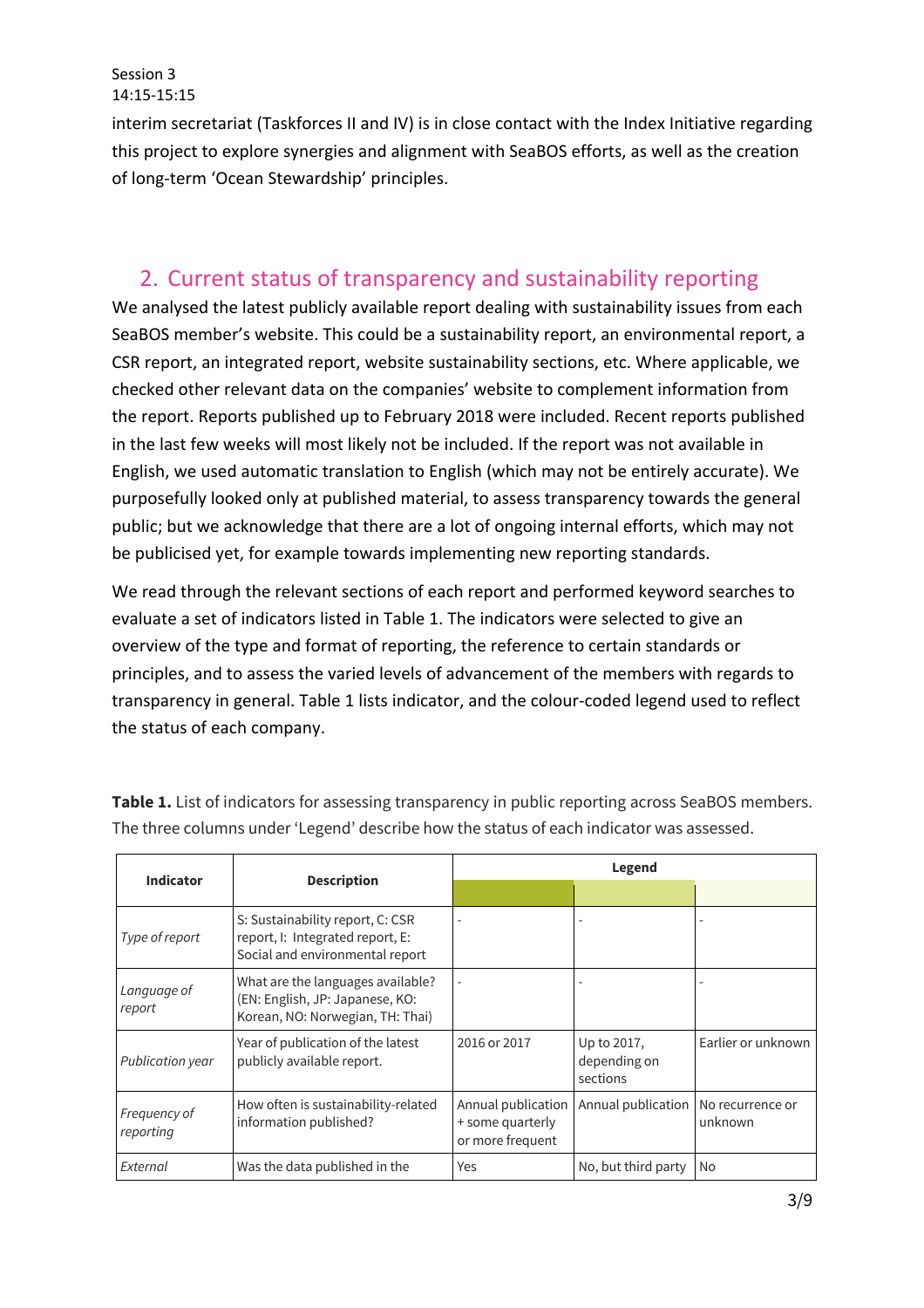| <b>Indicator</b>                       |                                                                                                                                                             | Legend                                    |                                             |                |  |  |  |  |
|----------------------------------------|-------------------------------------------------------------------------------------------------------------------------------------------------------------|-------------------------------------------|---------------------------------------------|----------------|--|--|--|--|
|                                        | <b>Description</b>                                                                                                                                          |                                           |                                             |                |  |  |  |  |
| assurance of<br>reported data          | sustainability report audited and<br>assured by a third party?                                                                                              |                                           | opinion was<br>solicited                    |                |  |  |  |  |
| Measurable, time-<br>bound targets     | Does the report contain some<br>measurable and time-bound<br>sustainability targets?                                                                        | Yes, both<br>measurable and<br>time-bound | Some measurable<br>or time-bound<br>targets | No targets     |  |  |  |  |
| Materiality<br>assessment              | Does the company have a<br>materiality assessment, i.e. a<br>definition of the important issues<br>and challenges for the firm and for<br>its stakeholders? | Yes, public                               | Yes, but not public                         | No             |  |  |  |  |
| <b>Follows GRI</b><br>standards        | Does the report follow GRI<br>standards?                                                                                                                    | Yes                                       |                                             | <b>No</b>      |  |  |  |  |
| Contribution to<br>SDGs                | Does the company describe how its<br>operations contribute to or interact<br>with the Sustainable Development<br>Goals?                                     | Yes                                       |                                             | <b>No</b>      |  |  |  |  |
| Firm participates<br>in Global Compact | Does the company participate in the<br>UN Global Compact?                                                                                                   | Yes                                       | Parent company<br>does                      | <b>No</b>      |  |  |  |  |
| Firm discloses to<br><b>CDP</b>        | Does the company report to CDP<br>(Carbon Disclosure Project)?                                                                                              | Yes (Climate, Water<br>and/or Forests)    | Parent company<br>does                      | N <sub>0</sub> |  |  |  |  |

Table 2 shows a comparison of all SeaBOS members based on the indicators listed above. Broad patterns of comparison are summarized below.

#### Positive highlights

- Most SeaBOS members publish a report about their corporate sustainability or responsibility at least annually, in the form of a standalone document or on their website.
- Reporting is always available in languages relevant to the companies' operations, and for the majority of members, in English as well.
- The GRI standards are already adopted by six SeaBOS members.
- More and more companies and organisations, including six SeaBOS members, are using the Sustainable Development Goals to frame and analyse the impacts of their operations.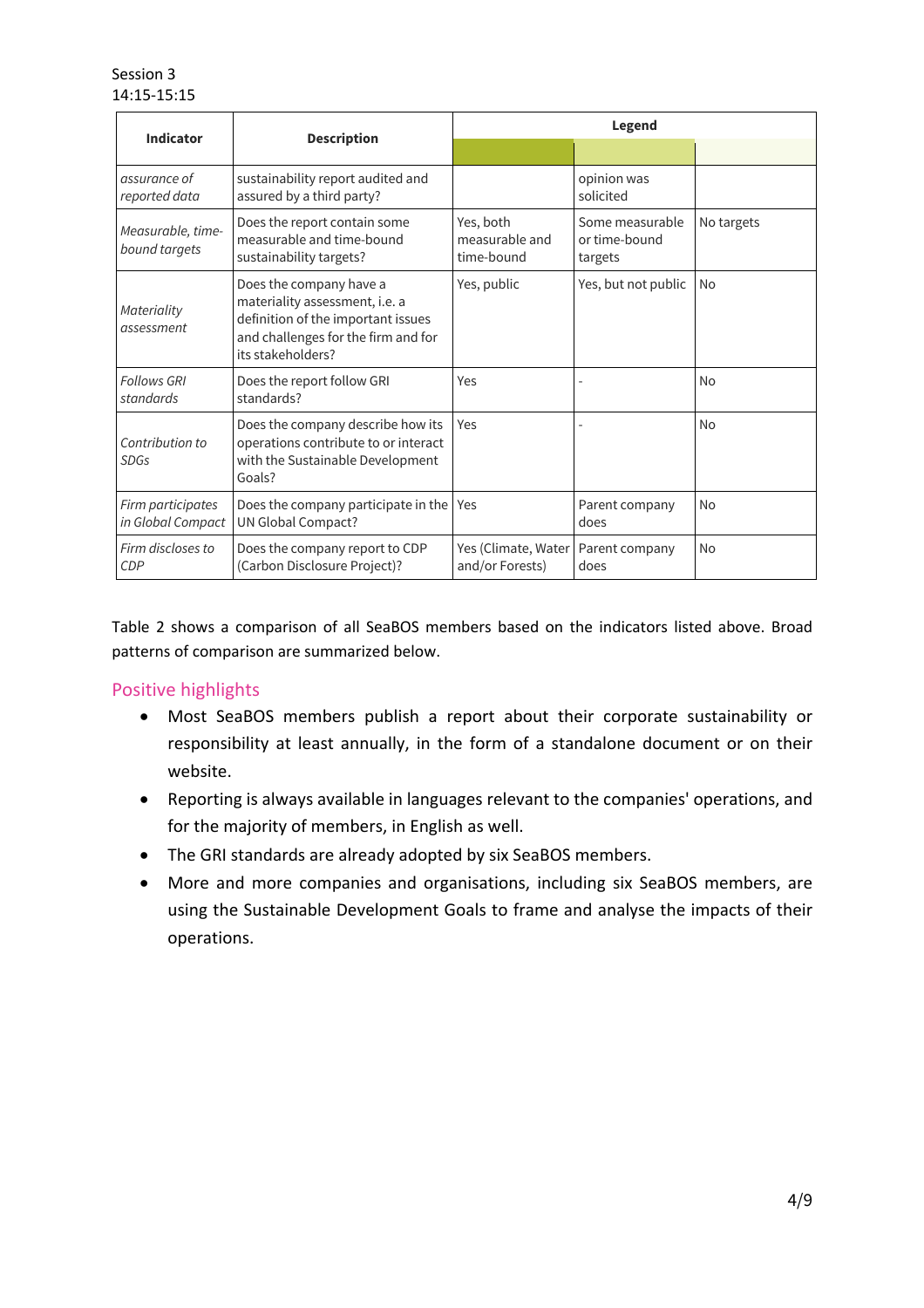**Table 2.** Assessment results of transparency in public reporting among SeaBOS members (see the description of indicators in Table 1).

|                                     | Cargill Aqua<br>Nutrition | Cermaq | Pokphand<br>Charoen | Dongwon | Kyokuyo | Marine Harvest | Maruha Nichiro | Nissui | Skretting<br>Nutreco | Thai Union |
|-------------------------------------|---------------------------|--------|---------------------|---------|---------|----------------|----------------|--------|----------------------|------------|
| Type of report                      | S                         | $S+W$  | S                   | W       | C       |                | $C+W$          | Е      | S                    | S          |
| Language of report                  | EN                        | EN     | TH, EN              | KO, EN  | JP      | EN             | JP             | JP, EN | EN, NO               | TH, EN     |
| Publication year                    |                           |        |                     |         |         |                |                |        |                      |            |
| Frequency of reporting              |                           |        |                     |         |         |                |                |        |                      |            |
| External assurance of reported data |                           |        |                     |         |         |                |                |        |                      |            |
| Measurable, time-bound targets      |                           |        |                     |         |         |                |                |        |                      |            |
| Materiality assessment              |                           |        |                     |         |         |                |                |        |                      |            |
| Follows GRI standards               |                           |        |                     |         |         |                |                |        |                      |            |
| Contribution to SDGs                |                           |        |                     |         |         |                |                |        |                      |            |
| Firm participates in Global Compact |                           |        |                     |         |         |                |                |        |                      |            |
| Firm discloses to CDP               |                           |        |                     |         |         |                |                |        |                      |            |

#### Areas where improvement is possible

- A few companies publish in only one language. The translation of sustainability reports at least to English would greatly facilitate knowledge exchange within and outside SeaBOS and enhance transparency towards global stakeholders.
- Companies could report different information at different frequencies, depending on the urgency of the issue. Quarterly publication of a limited set of data may complement a more comprehensive annual report. For example, the ASC standard requires some information to be published weekly. E.g. one SeaBOS member publishes data continuously on sea lice.
- Quantitative, time-bound targets are still rare. Companies who are at a more mature stage of their sustainability reporting are highly encouraged to direct their efforts towards establishing, reporting and meeting targets. Upcoming discussions within SeaBOS will include the development of a few specific long-term targets for SeaBOS members, in accordance with SeaBOS commitments.

#### Materiality assessments and GRI reporting among SeaBOS members

A detailed analysis of SeaBOS members' materiality assessments is under way, to consider possible alignments among companies in the capture fisheries sector on the one hand, and among companies in the aquaculture sector and fish feed sector on the other hand. A process has been initiated to support members who have not yet completed their own materiality analysis. SeaBOS members were contacted individually by the interim secretariat to contribute to this exercise. For more details, please refer to the internal report describing the long-term vision for the work of task force II on transparency.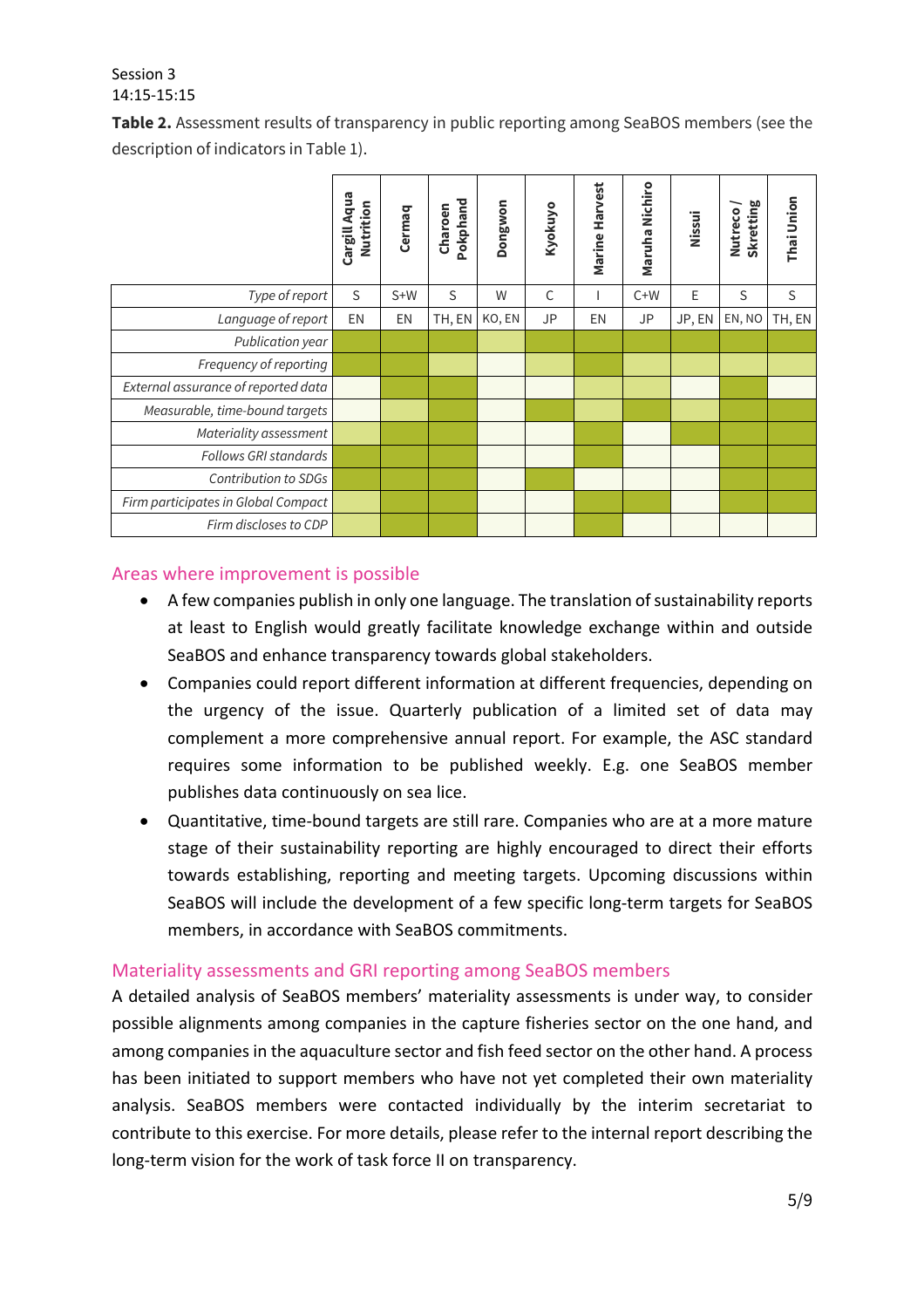# 3. Disclosure of specific topics

Using the reports and websites identified in the previous section, we analysed disclosures that were made about a selection of specific topics. Because of the short timeframe of this exercise, it is possible that we have not reviewed the entire extent of the material published online by SeaBOS members, and we welcome corrections.

Our method is based on the one developed by seafood transparency expert Bertrand Charron from Seafood Intelligence, who analysed the proactive disclosures of the top seafood companies in the world<sup>1</sup>. His full analysis covers more than 130 indicators, of which we selected 18 which are representative of a variety of topics relevant to the seafood industry (for wild capture, aquaculture as well as fish feed companies), and which are of particular relevance to SeaBOS commitments, especially those related to IUU fishing, modern slavery, traceability, transparency, environmental sustainability and ocean stewardship. Of course, many topics not included in this list are also very important, and SeaBOS members may be reporting on them as well.

We do **not** mean to present an exhaustive list of indicators, nor a template for reporting. SeaBOS members are **not** expected to report on the topics mentioned below. They were only selected to provide a first, rough picture of what is being disclosed by members, and take stock of the existing alignments or differences within SeaBOS.

Table 3 lists and describes the selected indicators.

| Indicator                    | <b>Description</b>                                                                          |
|------------------------------|---------------------------------------------------------------------------------------------|
| <b>Production volumes</b>    | Total tonnage (per annum) of fish harvested, produced/processed per species and by          |
|                              | breed type; tonnage of feed produced                                                        |
| Geographical origin of       | Location or geographical origin (FAO zone, country/ocean) of species produced / caught      |
| species                      | harvested / sourced                                                                         |
| Addressing issues raised by  | Referring to issues highlighted by other stakeholders, critics, environmental NGOs, etc.,   |
| stakeholders                 | and solutions to address them                                                               |
| Policy to ensure             | Evidence of a policy to ensure regulatory compliance of suppliers and contractors           |
| compliance of suppliers      | (including social/human rights compliance) - including, notably, third party auditing.      |
|                              | Screening of suppliers based on ethical principles or sustainability principles             |
| Traceability system          | Evidence of a traceability system demonstrated by the harvester/producer, including         |
|                              | traceability of feed (or fish meal/oil) ingredients that make up more than 1% volume of     |
|                              | products                                                                                    |
| Third party certification(s) | Third party certification / ecolabels: Commitments given towards (present or future)        |
|                              | 100% sourcing/production of 'sustainable' / 'responsible' fish as per third party eco-      |
|                              | certification standard(s) (e.g. ASC, MSC, BAP) and achievement: what percentage of the      |
|                              | fisheries/fishexploited/used in fish feed is certified as 'sustainable' by third party eco- |
|                              | certification standard(s)? (And which standards?)                                           |

**Table 3**. Set of indicators used to assess proactive disclosures (adapted from Seafood Intelligence).

<sup>1</sup> Charron, B. (ed.) 2017. 'Of Seafood & Sustainability Reporting': Benchmarking Report of the World's Top 100 Seafood Firms' Sustainability Reporting & Transparency, 2016 (second) Edition, Volume 1. A report by SeafoodIntelligence.com.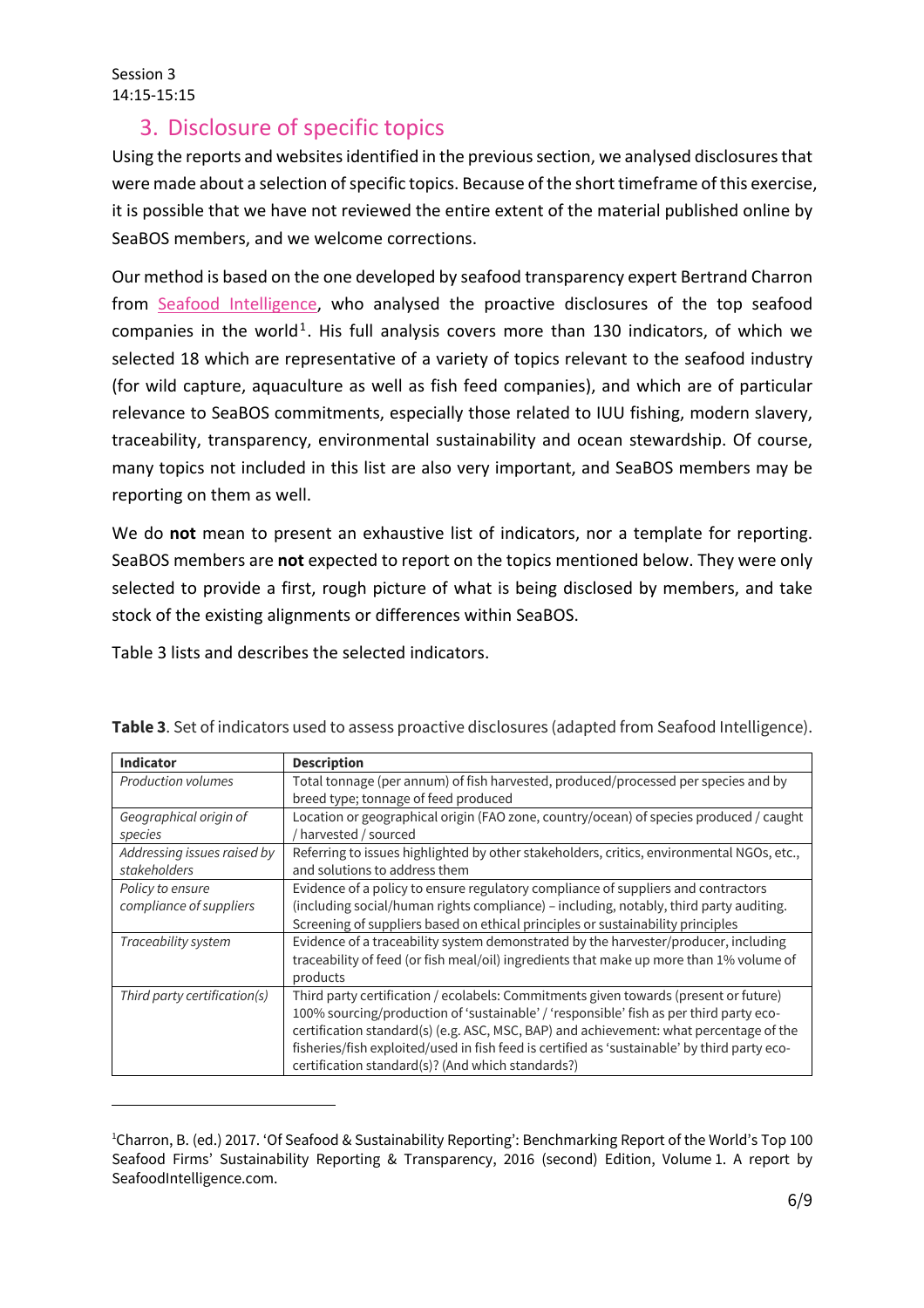| <b>Indicator</b>       | <b>Description</b>                                                                      |
|------------------------|-----------------------------------------------------------------------------------------|
| Fish by-catch          | Disclosures regarding fish by-catch volumes / data (tonnage) in fisheries used for      |
|                        | fishmeal/fish feed manufacture and in wild-catch fisheries                              |
| Non-fish by-catch      | Wildlife interactions: non-fish (birds, sea turtles, marine mammals such as seals,      |
|                        | dolphins, whales) by-catch. Number of non-lethal accidents and mortalities in fisheries |
|                        | used for feed / fish meal / oil production                                              |
| Energy use             | Energy: firm's total annual use (in GJ or KJ); detailed energy use per type of energy   |
| <b>GHG</b> emissions   | Greenhouse gas emissions: Total GHG emissions per annum in tonnes of CO <sub>2</sub>    |
|                        | equivalent; detailing GHG emissions per energy source/type                              |
| Water use              | Firm's total water usage per annum (cubic meters) and source/nature (e.g. municipal     |
|                        | supplies, groundwater, seawater)                                                        |
| Footprint of transport | Comments regarding global environmental footprint of transport to main markets (e.g.    |
|                        | GHG emissions, energy, biodiversity)                                                    |
| Child labour policy    | 'Child labour' policy and definition; and/or citing minimum age for workers. Number of  |
|                        | incidences of child labour, or non-protection of young workers                          |
| Human rights policy    | Mention of human rights in seafood chain being an issue; Workers' rights to keep        |
|                        | identity documents/work permits; freedom of movement outside working hours, etc.        |
| <b>Fatalities</b>      | Number of fatalities in past fiscal year                                                |
| Women's rights policy  | Highlighting/monitoring progress and goals regarding the role and participation of      |
|                        | women. Discussing women's labour rights explicitly; details of policy                   |
| Impacts on local       | Evidence of assessments of company's impact(s) on local community and/or impact(s)      |
| community              | on access to resources shared with local community                                      |
| Key financial data     | Key financials (minimum of 5 indicators) for latest fiscal year. E.g. turnover,         |
|                        | EBIT/EBITDA, profit margins, NIBD, level of R&D investment.                             |

The comparative assessment of proactive disclosure among SeaBOS members is presented in Table 4. The assessment follows a three-colour scale. Broad patterns of comparison are summarized below.

| <b>Detailed disclosure:</b> discussing the issue, providing figures, and/or<br>providing a summary of activities               |
|--------------------------------------------------------------------------------------------------------------------------------|
| <b>Partial disclosure:</b> mentioning the issue, giving examples, and/or<br>providing detailed figures about part of the issue |
| No disclosure: no mention of the issue could be found in the report or<br>on the website                                       |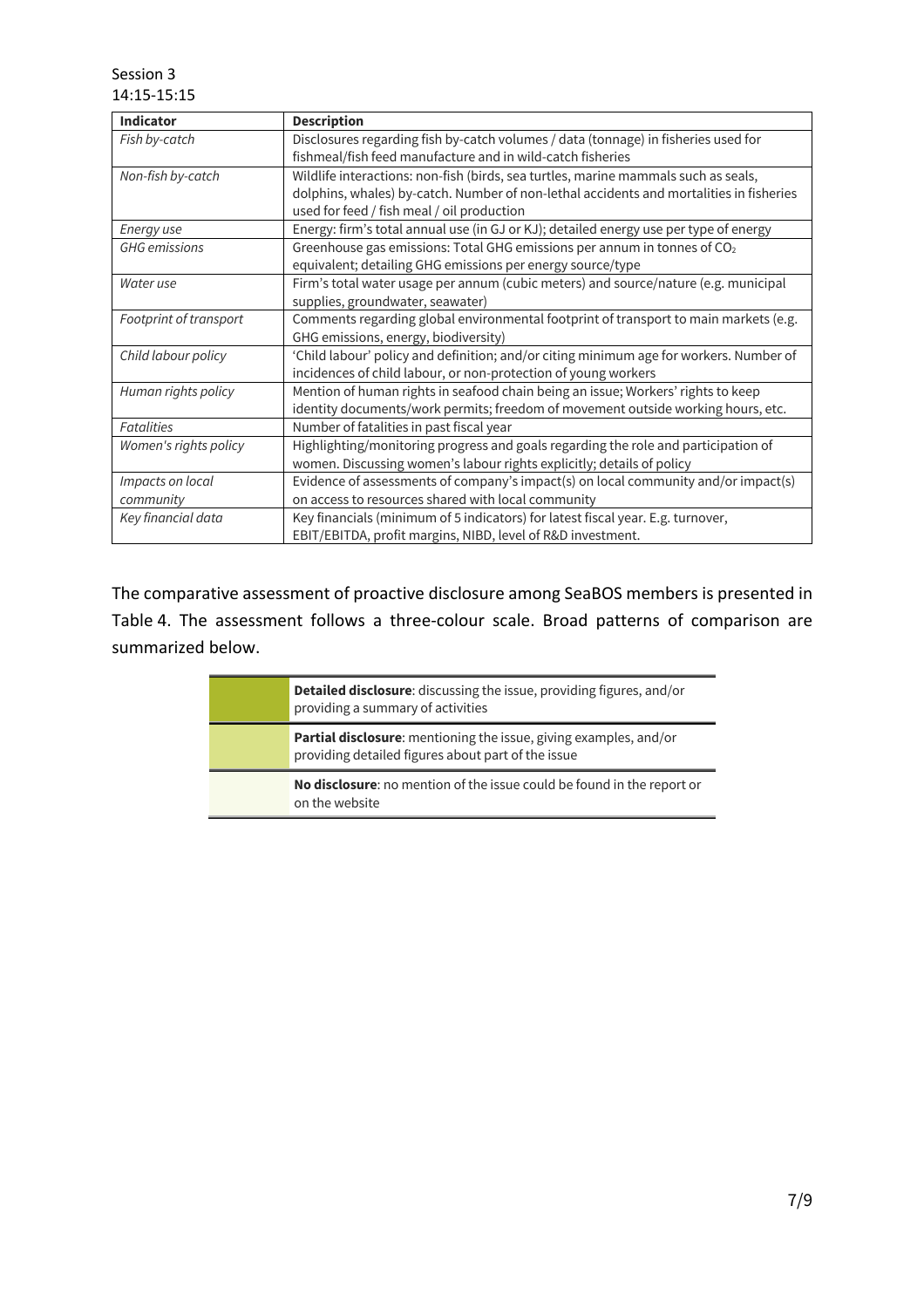**Table 4.** Assessment of the most recent proactive disclosures made online on selected topics (see the description of indicators in Table 3).

|                                          | Cargill Aqua<br>Nutrition | Cermaq | Pokphand<br>Charoen | Dongwon | Kyokuyo | Marine Harvest | Maruha Nichiro | Nissui | Skretting<br>Nutreco | Thai Union |
|------------------------------------------|---------------------------|--------|---------------------|---------|---------|----------------|----------------|--------|----------------------|------------|
| Production volumes                       |                           |        |                     |         |         |                |                |        |                      |            |
| Geographical origin of species           |                           |        |                     |         |         |                |                |        |                      |            |
| Addressing issues raised by stakeholders |                           |        |                     |         |         |                |                |        |                      |            |
| Policy to ensure compliance of suppliers |                           |        |                     |         |         |                |                |        |                      |            |
| Traceability system                      |                           |        |                     |         |         |                |                |        |                      |            |
| Third party certification(s)             |                           |        |                     |         |         |                |                |        |                      |            |
| Fish by-catch                            |                           |        |                     |         |         |                |                |        |                      |            |
| Non-fish by-catch                        |                           |        |                     |         |         |                |                |        |                      |            |
| Energy use                               |                           |        |                     |         |         |                |                |        |                      |            |
| <b>GHG</b> emissions                     |                           |        |                     |         |         |                |                |        |                      |            |
| Water use                                |                           |        |                     |         |         |                |                |        |                      |            |
| Footprint of transport                   |                           |        |                     |         |         |                |                |        |                      |            |
| Child labour policy                      |                           |        |                     |         |         |                |                |        |                      |            |
| Human rights policy                      |                           |        |                     |         |         |                |                |        |                      |            |
| <b>Fatalities</b>                        |                           |        |                     |         |         |                |                |        |                      |            |
| Women's rights policy                    |                           |        |                     |         |         |                |                |        |                      |            |
| Impacts on local community               |                           |        |                     |         |         |                |                |        |                      |            |
| Key financial data                       |                           |        |                     |         |         |                |                |        |                      |            |

## Positive highlights

- All SeaBOS members report their key financial data.
- Topics related to energy use, water use and greenhouse gas emissions are reported in great detail by most members.
- A majority of SeaBOS members report that they have policies in place to ensure compliance from their suppliers (including using codes of conduct) to avoid illegal, unreported and unregulated fishing, but also policies to secure labour rights, often with a particular mention to human rights and the prohibition of child labour.
- A majority of members also report about third party certifications, mentioning labels that they obtained or plan to obtain.

#### Areas where improvement is possible

- We observe quite varied levels of transparency, but every member has got strengths as well as areas where they can improve.
- Many members disclose relatively little information on production volumes and geographical origin of species produced. Publishing these metrics may be sensitive.